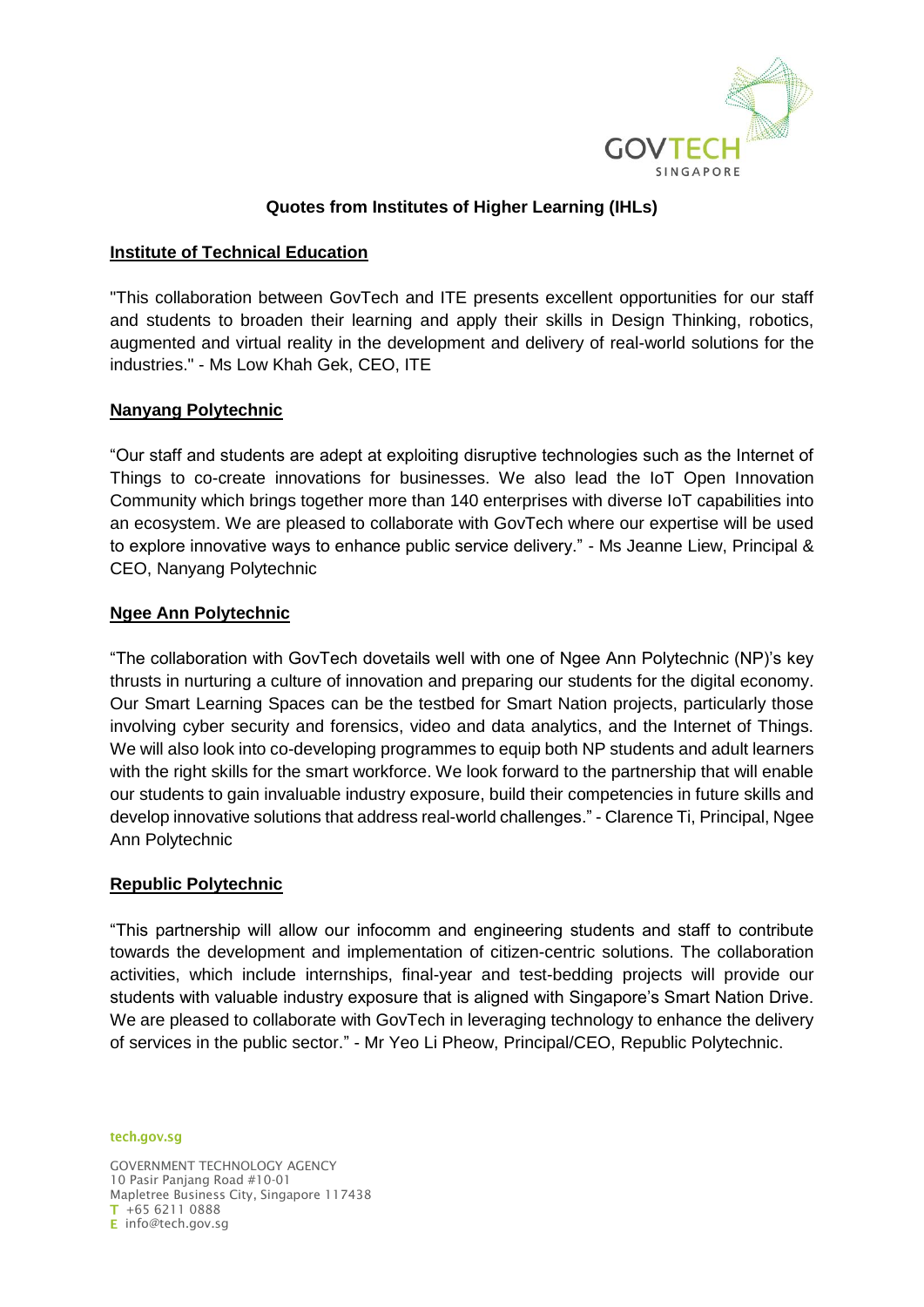

# **Singapore Institute of Technology**

"SIT continues to play a role in the Smart Nation ecosystem where the public, private and education sectors come together to co-create technological solutions for the future of Singapore. SIT will focus on strengthening cyber physical securities in non-enterprise infrastructure including the Internet of things, which are often vulnerable to hackers. Aside from focusing on keeping Singapore's cyber ecosystem safe and running, we are confident that SIT's partnership with GovTech will also provide opportunities for multi-disciplinary collaborations in other areas like healthcare innovation and active aging." - Associate Professor Ivan Lee, Vice President (Industry & Community), Singapore Institute of Technology

## **Singapore Polytechnic**

"We are pleased to collaborate with GovTech as it will enable our staff and students from the engineering and technology diploma courses to develop solutions that can impact the future needs of society. It also augments our effort to nurture our students to not only acquire new skill sets but apply them to real world problems through internships and final-year projects. We appreciate this opportunity to align our students to the Smart Nation Initiative." - Mr Soh Wai Wah, Principal & Chief Executive Officer, Singapore Polytechnic

## **Singapore University of Technology and Design**

"SUTD aims to train technically-grounded leaders and innovators that help better the world by design, therefore it is synergistic for SUTD to collaborate with GovTech as not only does it allow our faculty members and students to tap on GovTech's leadership and experience in Singapore's push towards becoming a Smart Nation and Digital Government; it also enables them to develop relevant and key technological solutions for the Government of Singapore, with special focus in the areas of Internet of Things, Artificial Intelligence, data analytics and cyber-physical security, where SUTD has already established strong research capabilities in." - Professor Chong Tow Chong, Provost, Singapore University of Technology and Design

#### **Temasek Polytechnic**

"Temasek Polytechnic is actively contributing to the Smart Nation initiative in the education space, working on proof-of-concept solutions that leverage on Internet of Things (IoT) technologies, cybersecurity and analytics. This collaboration with GovTech is a timely one as it creates excellent opportunities to deepen our engagement with the government sector and for our students to work on actual use cases." - Peter Lam, Principal & CEO, Temasek **Polytechnic** 

#### tech.gov.sg

GOVERNMENT TECHNOLOGY AGENCY 10 Pasir Panjang Road #10-01 Mapletree Business City, Singapore 117438 +65 6211 0888 E info@tech.gov.sg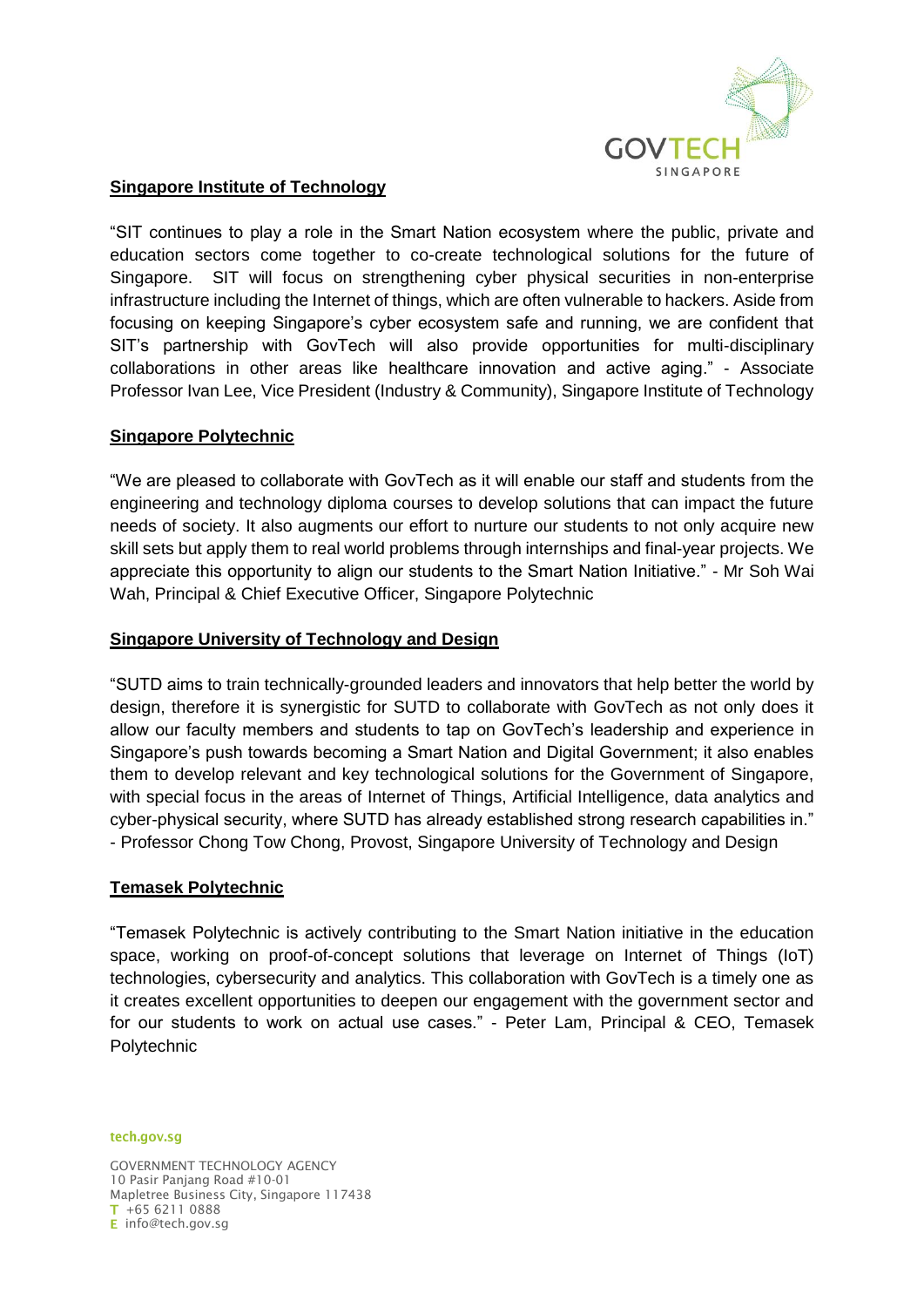

#### **For media clarification, please contact:**

#### **Institute of Technical Education**

Jailani NATHAN (Mr) Manager, Corporate Affairs & Media Relations Institute of Technical Education Tel: +65 6590 2025 Email: [jailani\\_nathan@ite.edu.sg](mailto:jailani_nathan@ite.edu.sg)

#### **Ngee Ann Polytechnic**

V Prema (Ms) Tel: +65 6460 7977 M : +65 9625 5467 Email: [prema\\_v@np.edu.sg](mailto:prema_v@np.edu.sg)

## **Nanyang Polytechnic**

Cuiyan WONG (Ms) Assistant Manager, Communications Tel: +65 6550 0246 Email: [wong\\_cuiyan@nyp.edu.sg](mailto:wong_cuiyan@nyp.edu.sg)

#### **Republic Polytechnic**

Patrick SENG/Julian SOH (Mr) Office of Corporate Communications Tel: +65 9767 6701/ +65 9018 0719 Email: [patrick\\_seng@rp.edu.sg](mailto:patrick_seng@rp.edu.sg) / [julian\\_soh@rp.edu.sg](mailto:julian_soh@rp.edu.sg)

## **Singapore Institute of Technology**

Farren FERNANDEZ (Mr) Assistant Director, Corporate Communications Tel: +65 6592 2071 Email: [farren.fernandez@singaporetech.edu.sg](mailto:farren.fernandez@singaporetech.edu.sg)

#### **Singapore Polytechnic**

Frank CHUA (Mr) Department of Communications Tel: +65 6870 7043 M : +65 9771 7871 Email: [frank\\_chua@sp.edu.sg](mailto:frank_chua@sp.edu.sg)

#### tech.gov.sg

GOVERNMENT TECHNOLOGY AGENCY 10 Pasir Panjang Road #10-01 Mapletree Business City, Singapore 117438 +65 6211 0888 E info@tech.gov.sg